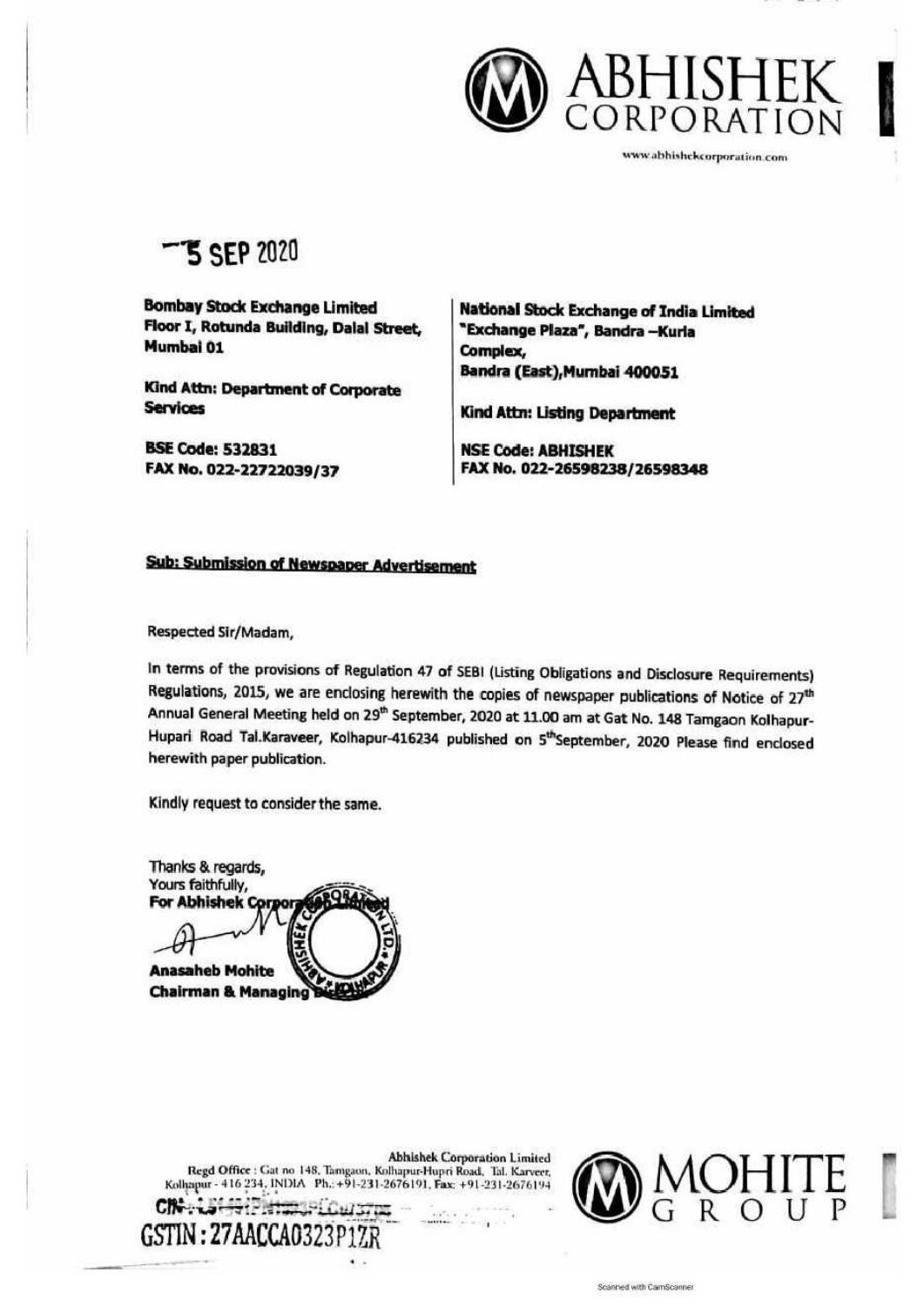**COLUMN TABLE** 

the lot regiment better for

**Lawrence of the ALB RD** 

**Jun 10 Newman 2021** 



**COMBI altituding targete AGE** 

d The Company's about 4 particle is story today to its Marcosco in East<br>her you by company that the Resources and art in France at Bill<br>applications described 17, 2000

by Gaug, there and forms of international and international and<br>September 21, 19350 of 80,000 a.m.

() Days, Deterministics of and of restoratory and any France, September 215, 2000 at

mitchert Univ September 14, 2020

which provided the first first most buy thick, has been up after 1.100 p.e.<br>Namely, 216, 2020

the short primarization of the state longitude of the state of the state of the state of the state of the state of the state of the state of the state of the state of the state of the state of the state of the state of th

and the spectrum is a second constant of the pressure of product the form age of COP) and a second in finite  $\mathbb{R}^n$  is a second to the spectrum of the spectrum of the spectrum of the spectrum is a second to the spectr

o de Propagan al Cale de

the most begin a simple of AGAD small between the simple of their sections.<br>Whereas all their Algor The Musicide Shellaged, their All for anspirated at the the

STOCK IS NOT THE TABLE IN THE MOTOR CONTINUES.<br>In fact in Vital movements for the fact Additional Continues.

**TYPE V DENNIR** 19.17 *INTHERNOISE* 

kare Banghamman (d<br>1911 Bangha Malepay **Minuts** terioretische stratege<br>miliaren Unidia (portugue<br>Fotografia uarquegnantis<br>ségüe 2001 le 19 and greaters for any<br>welcomery rule parts **WTH** 

#### MEDICAL NEOGEN CHEMICALS LIMITED CRESCOUTINESIMPLESSOROS<br>Regel Office: CPlus No. 1282, 121 Filius, One Ci

MOTHER OF THE GAMES A SECTION WITH HIS LAGISLAND DIFFERENCES ON EVOLUTION CONTINUES AND THEORETICS AND THEORETICS AND THE CONTINUES.

The senior and surveys from a financial to the senior of the senior field of the senior field of the senior field of the senior field of the senior field of the senior field of the senior field of the senior field of the s a They Fund Ameri<br>19 They Fund America<br>19 The Fund America of its the Network that Affel as **GREEN** 

**COLLEGE** 

a members was substituted<br>They are a simple with the factors for the six of the six of the six of the<br>Caracter six and her committee and the six of the six of the six<br>Caracter six and the six of the six of the six of the s of an in mind.<br>The same collection

of the automobile The means of subspaces

this land by the Decision terms shall suffice

The suche dampter hold at<br>animal antalogue at 20<br>system trajected at models of<br>animal function of photoshops

daig Manupo<br>Af stud Bactle

**PAPER DIE RE** 

of stat an Changra (p) **THE BUILT AF** 

artist Therm W

**The Company Company VERNIC IREF (FOR 4 A)** m.

state are togained<br>Angly Magnese and<br>Mala succe Franz Tomatic Agent<br>The Indian of Executive pany's united it. of<br>Hilde or uter to

The Maria of Anti-Alexander and Company of the Company of the Alexander School (1992)<br>And the Maria of Anti-Alexander and Company of the Alexander School (1993)<br>And Company of Alexander School (1993)<br>Anglick Charles School Photo Museum

### ABHISHEK CORPORATION LIMITED

OR LINEPEGEPLETIN 1785 SAL Setupat<br>- 418 PSA E-mal EL **TERM** 

NOTICE OF THE 27 ANNUAL GENERAL MEETING

- 
- 
- NOTICE OF THE 27 ANNUAL GENERAL METHOD.<br>
EVOITING INFORMATION AND BOOK CLOSURE

and the relationship contained in the state of the problem of the state of the state of the state of the state of the state of the state of the state of the state of the state of the state of the state of the state of the

i.

- 
- kш
- 
- the shower<br>and set also of Clark and Cam **STEP Sank panel Profit Park**<br>RTR, Lisa, Istina K<br>C., Ital, 247 Park, I

and register the to

<u> Alexandria de Santo de Alexandria de Santo de Santo de Santo de Santo de Santo de Santo de Santo de Santo de S</u> **HEATH THE** 

 $\overline{\omega}$ 

œ 篇 The first side of the stand control and the April on of the Killer W Bring and

Level (1956)<br>- Kary II (1966)<br>III (Jam of Palitim

ingang / Pa (sis<br>Atmosfero the books<br>The books<br>The books of<br>The books of all

**Diesel Theologian<br>Flydod Stevhens**<br>Antick System Line<br>Antick Ad (Tenad  $\label{eq:3} \mathbf{v}^{\text{R}}_{\text{R}} = \mathbf{v}^{\text{R}}_{\text{R}} \mathbf{v}^{\text{R}}_{\text{R}} \mathbf{v}^{\text{R}}_{\text{R}}$ **Will justify fore** 

For the Country The Plaze Pythreball<br>Croix 03.19.3030 語 **P** Supra

**SAL The Standard Batteries Limited** 

**Rodes of 75th Annual Censor to** The Absolute of Automatic Lincolni<br>by giant Paul 2nd 127 Automat Conversi Ma<br>and not had not Months.

da fine flamenhe aveclifta av<br>strig fine Adam

The united cores of the searchest Only a person of the

de 2 (1542)<br>Service Pavi<br>Let ut the AV

**APRIL AND AREA** 

 $4<sup>2</sup>$ 

MARK AND THE SAFE O

**DATE OF THE ARTIST** 

e Curang ad ac<br>m. magh Adas